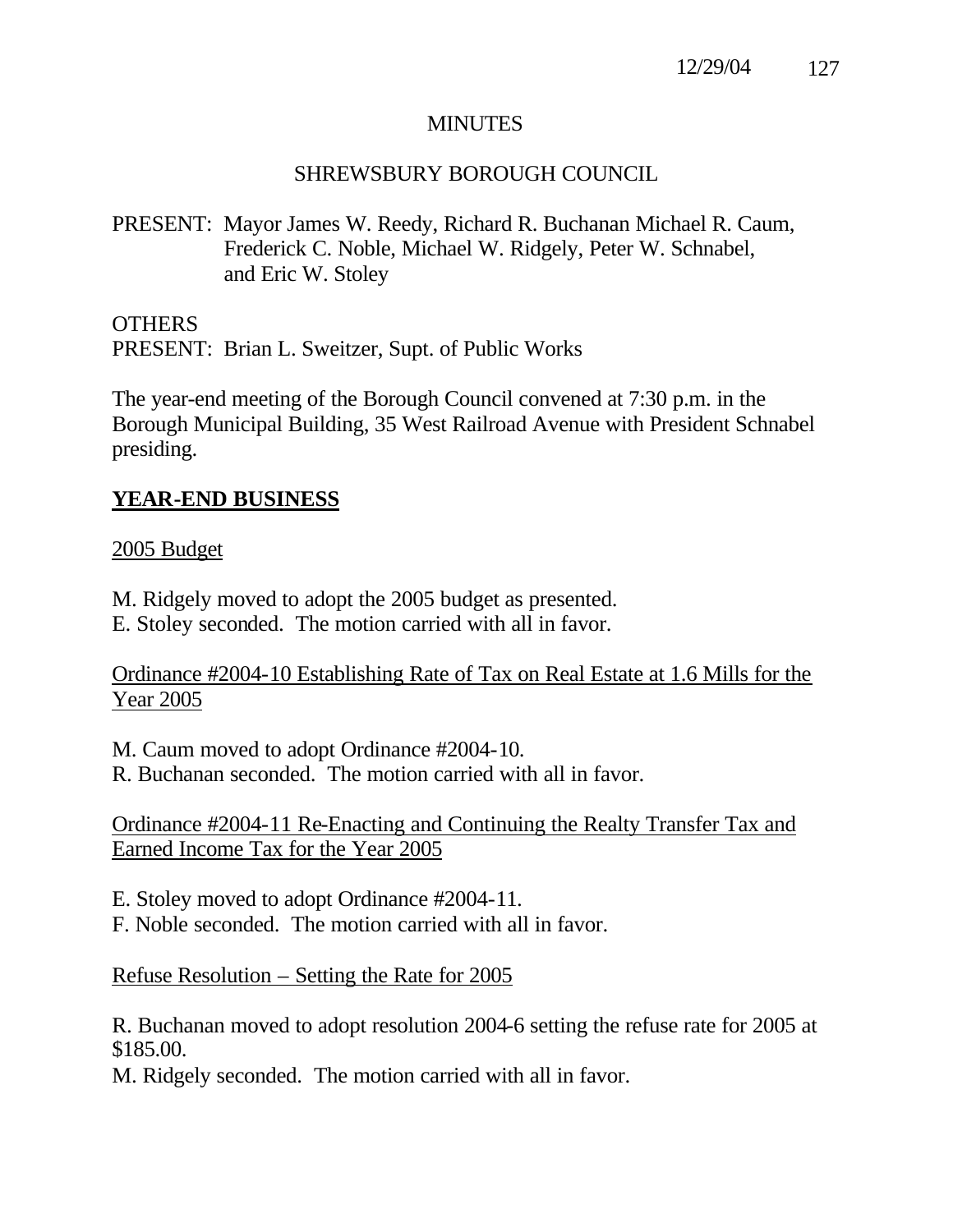# **OTHER YEAR-END BUSINESS**

# Revised Fee Schedule for Building, Zoning and Ordinance Enforcement

A revised fee schedule was received today and will be discussed at the January 12 meeting.

## Municipal Building Boiler

Since 2001, the boiler has required parts to be replaced yearly and is out of warranty. The bearing assembly on the unit that moves the water is starting to fail and to replace it with labor is between \$550 and 600. The Secretary was given permission to have the plumbing company order the part so we have it in stock. A letter will be sent to the boiler manufacturer with copies to the contractor and subcontractor about the boiler's performance history. A new boiler would cost between \$5,000 and 7,000. The plumber will be asked to retain the old parts.

## Newspaper Distribution

F. Noble stated the York Daily Record delivered free newspapers to the nonsubscribers last Thursday morning, the day it was rainy and windy, and the papers washed down the street gutters and clogged the drains. A letter will be sent about the poor judgment of bulk distribution on a bad weather day.

## Rat Problem at 423 South Main St.

The rats at the former feed mill property are apparently running out of food and are going out into the neighborhood. Animal Control Officer, Terry Hemler, visited the property and stated there is a major problem. This information will be forwarded to our solicitor who will be asked to give the Borough guidance at our January 12 meeting.

## New Water Source

The new well is proposed for the Seneca Homes development and the well will take up one building lot.